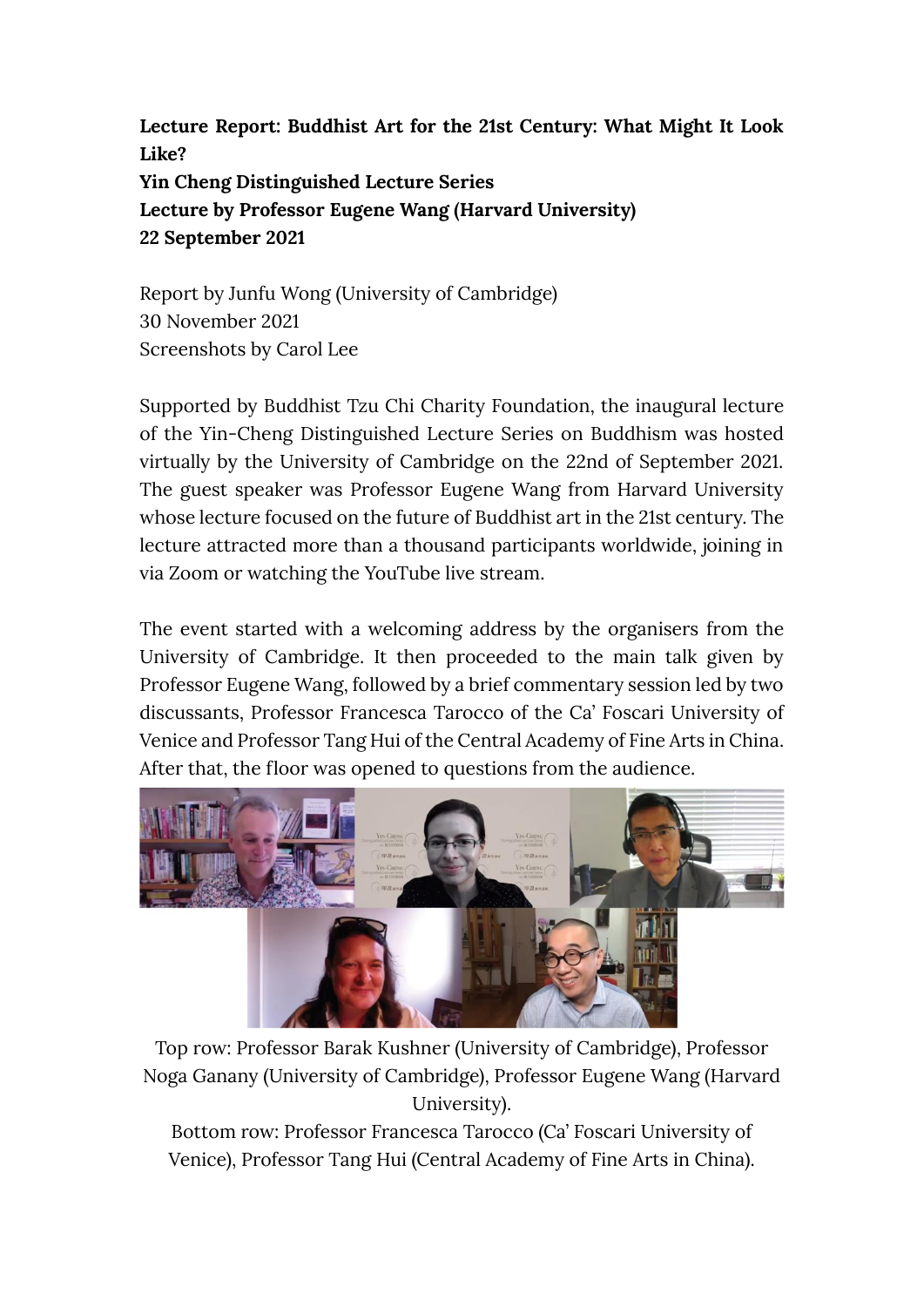Professor Barak Kushner, Head of the Department of East Asian Studies and co-chair of the Faculty of Asian and Middle Eastern Studies at the University of Cambridge, first extended his deep appreciation to the Buddhist Tzu Chi Charity Foundation for their generous support. Dr. Noga Ganany, Assistant Professor at the Department of East Asian Studies and the main organiser of the Yin-Cheng Distinguished Lecture Series at Cambridge, expressed our gratitude to the Foundation and introduced the speaker, Professor Eugene Wang.

Professor Eugene Y. Wang is the Abby Aldrich Rockefeller Professor of Asian Art at Harvard University. He is a Guggenheim Fellow and winner of the 2006 Nichijin Sakamoto Academic Achievement Award from Japan for his book *Shaping the Lotus Sutra: Buddhist Visual Culture in Medieval China* (2005). His numerous publications range from ancient to modern and contemporary Chinese art and cinema. He is the art-history editor of the *Encyclopedia of Buddhism* (2004). His current research interests focus on the cognitive art history of luminance and topography of vision. He is also producing and directing a feature-length poetic documentary film, *To the Moon*, which charts the mental journey of Liu Kuo-sung (1932-), whose pictorial vision took off in the 1960s on cue of the Apollo moon landing. He is the founding director of Harvard CAMLab seeking to turn humanistic learning into sensorial experience. Among CAMLab's projects is Shadow Cave, a research and an immersive-theatre exhibition that reconstructs and showcases the early Buddhist imaginary staging of optical experience in encountering Buddhahood and nirvana across Asia, ranging from Afghanistan to Pagan.

Professor Wang's lecture, "Buddhist Art for the 21st Century: What Might It Look Like", heralded the kinds of art that can be pointedly labelled as Buddhist Art in the 21st century. He first took the audiences through certain Buddhism-tinged art events in the 20th century to explore what Buddhist Art meant in the past century. To set the scene, he suggested that the vague nature of Buddhist Art in itself invites new explanations and expectations on how it might look in the 21st century. There is a general perception in scholarship that Early Buddhism is closer to the sensibility and philosophy of the 21st century. He then questioned if the same perception is also valid in the field of Buddhist Art. Before delving into the question, he argued that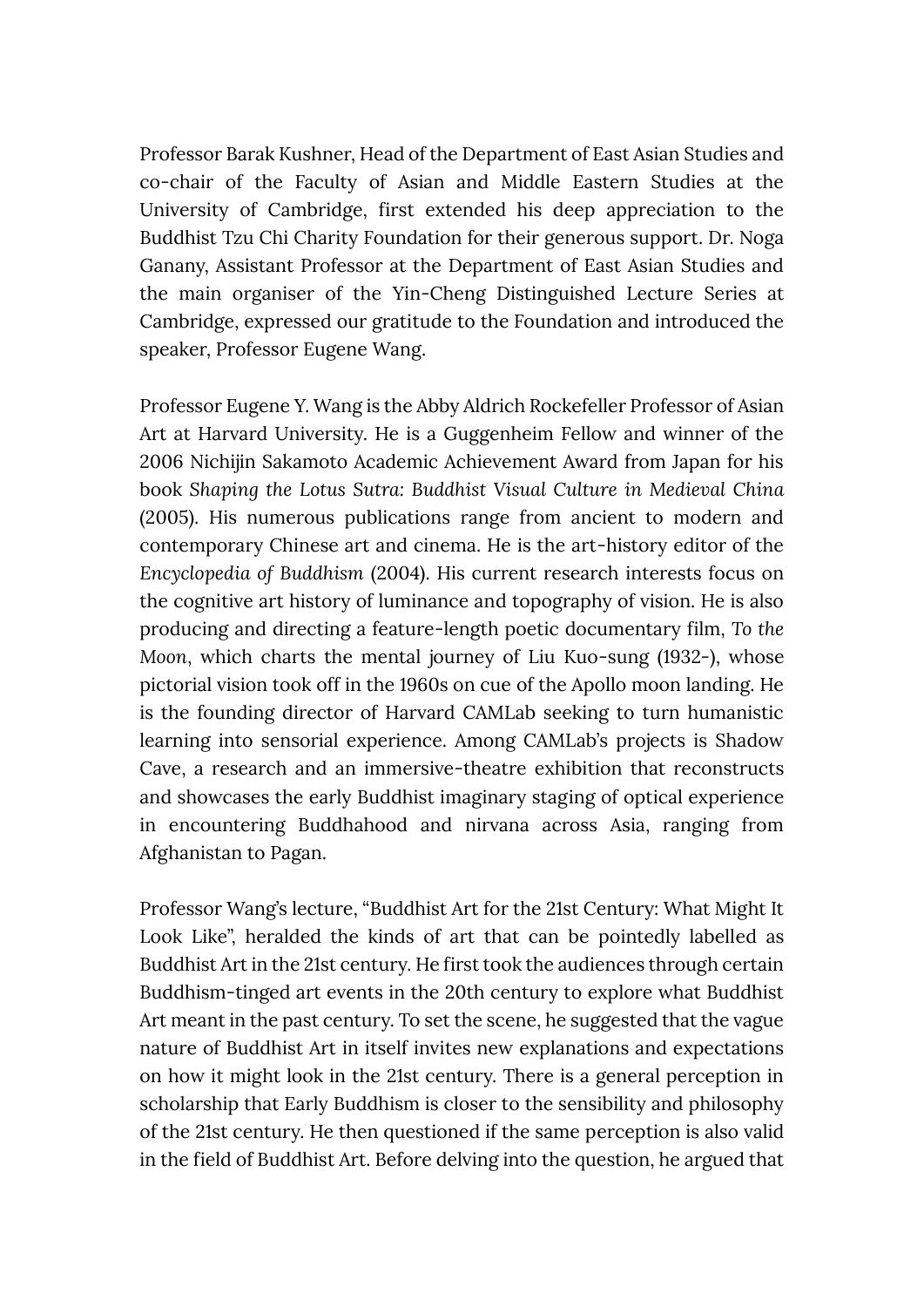one thing we can observe when running through a list of the notable experimental artworks with Buddhist overtones in the past century was a pattern of moving away from conventional art marking practices in Buddhist iconic tradition, such as statue-making, to other more expressive, if not symbolic, ways of displaying the presence of the Buddha. In answering this broad enquiry, he took us through multiple major events of the long 20th century, in which Buddhist ideas sparkled as a source of inspiration to many inventors and artists, both in the East and the West.

The first milestone he mentioned was the appearance of two completely different modes of artwork in the early 20th century, that can both be understood within the framework of Buddhist art: one was a set of cartoon paintings drawn by Feng Zikai 豐子愷 in his *Protection of Sentient Beings*《護 生畫集》 which sought to arouse Buddhist compassion to all sentient beings, and the other was a set of portraits and photographs that shared the same theme of aligning female nudity with Buddhism through portraying nude ladies posing in the manner of the Buddha. Both of which has challenged the concept of Buddhist Art and added new possibilities into Buddhist iconic tradition.

The second milestone was about electricity. One of the crucial events took place in the year 1897 when Tan Sitong 譚嗣同 and Nikola Tesla both by coincidence published their ground-breaking work on electricity and drew on Buddhist or Indian thoughts in their works. Drawing on concepts like *ākāśa* and *śūnya*, Tesla envisioned the existence of kinetic energy in space and conceived electricity as a wireless medium of communication that could connect disparate entities globally. The same set of concepts also fascinated Tan. He saw electricity as a medium that helped interconnect everything across time and space and fused them into one single organism. Their readings demonstrated a link between electricity and some key notions in Indian Buddhist philosophy.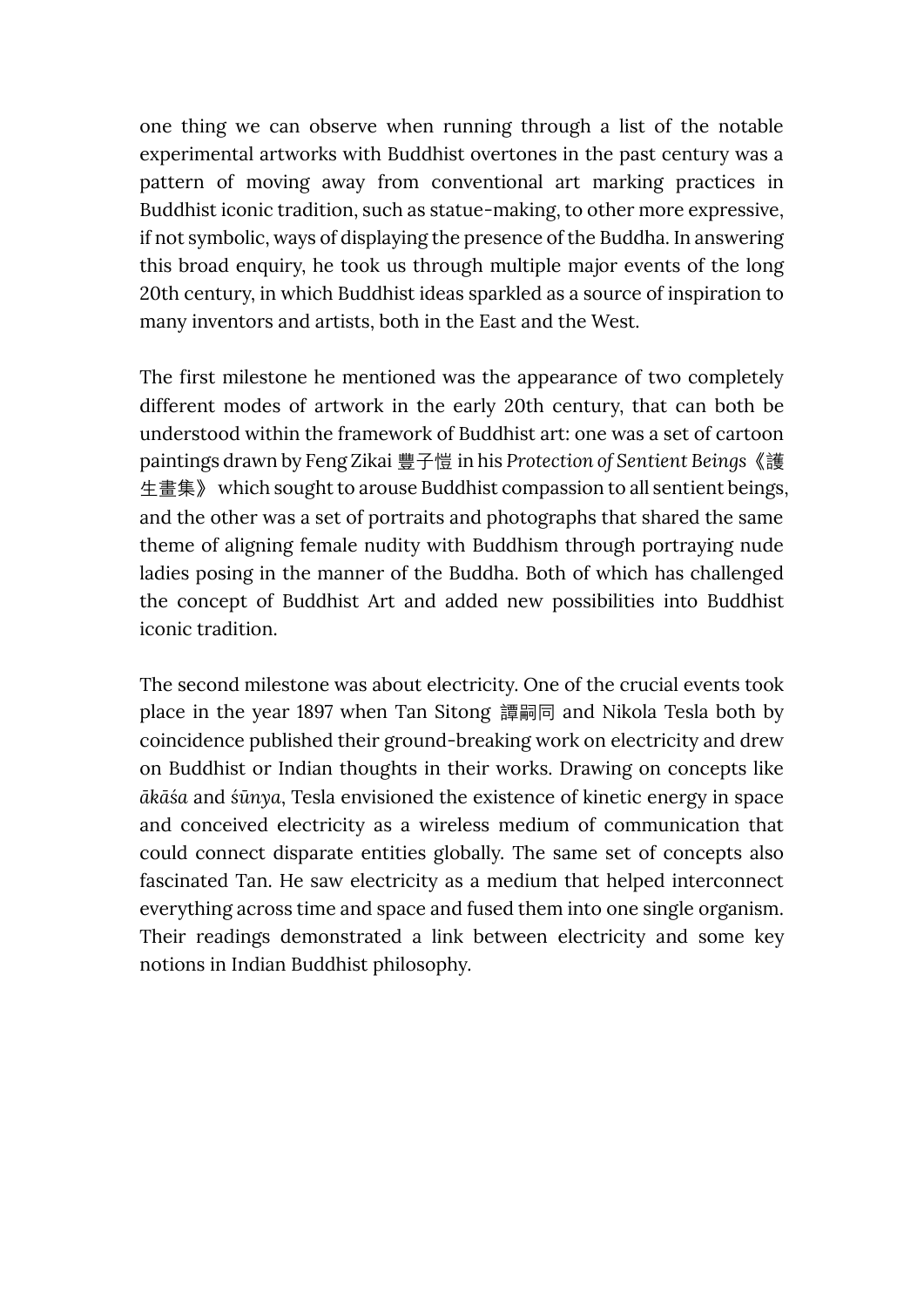

Left: Tan Sitong 譚嗣同, right: Nicola Tesla.

From Tesla and Tan, Professor Wang proceeded to mention another interesting event in history that many modern art exhibition centres were renovated from old power stations, such as the Tate Modern in London and the Power Station of Art in Shanghai. Later in 2012, the latter site also served as the main venue for the Ninth Shanghai Biennale with a general theme Reactivation which unveiled this year's focus on art, energy, and resources. Professor Wang first introduced two drawings produced by Qiu Zhijie 邱志傑, the chief curator of the biennale, which functioned as a map of the exhibition but presented in a style similar to the blueprint of power stations. This design implied a sense of energetic regeneration in resonance with self-organisation or aspiration. Professor Wang then analysed some of the artworks exhibited in the biennale that can be understood as instances of contemporary art with Buddhist overtones. That included the artwork entitled Bodhisattva with Thousand Arms done by the France-based artist Huang Yongping 黄永砯. The artwork incorporated typical iconographical representations of the Bodhisattva with Thousand Arms into a voltagetower-like base resembling the *Bottle Rack* (1914) of Marcel Duchamp (1887- 1968). Next to the line was *Rebekkah*, a group of sculptural replicas done by the British artist Simon Fujiwara who took inspiration from a teenager named Rebekkah who participated in the 2011 London Riot. Fujiwara asked Rebekkah to travel to China to participate in a unique social experiment. About a hundred life-size sculptural replicas of Rebekkah were created as an army that marched on allergically and represented the power of unity and resonance. Likewise, the video photograph *Sixty Minute Silence* done by Gillian Wearing took on a similar notion of creating a sense of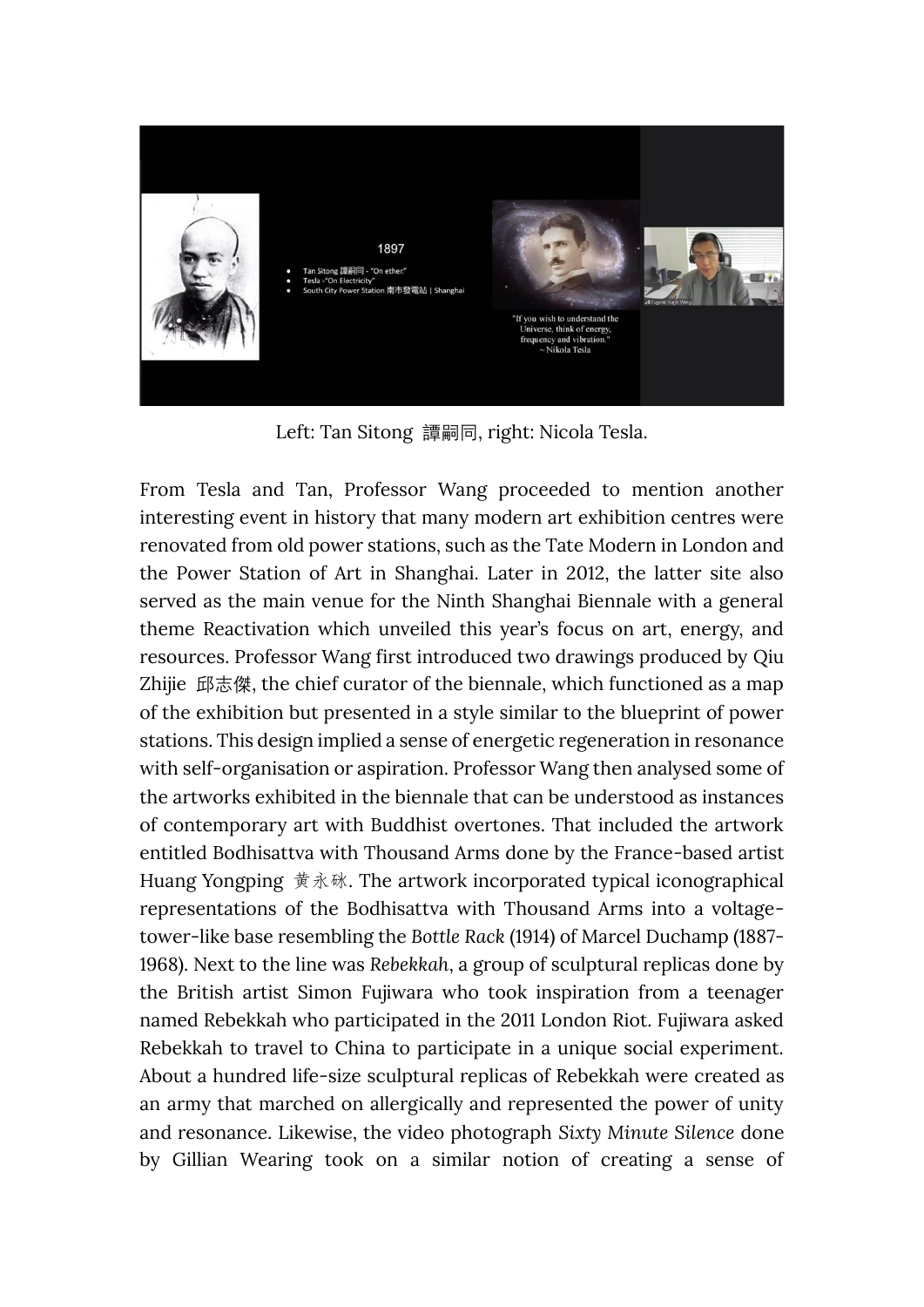disintegration from uniformity and solemnity. It showed a group of friends and acquaintance who was asked to put on police uniforms and pose for photographs for sixty minutes.



Left: photo of a Thousand Arms Bodhisattva statue. Center: cropped map of *Blue Print*, Qiu Zhijie 邱志傑, installation at the Ninth Shanghai Biennale, 2012. Right: *Thousand-Armed Guanyin*, Huang Yongping 黄永砯, installation at the Ninth Shanghai Biennale, 2012.



*Rebekkah*, Simon Fujiwaram, installation at the Ninth Shanghai Biennale, 2012.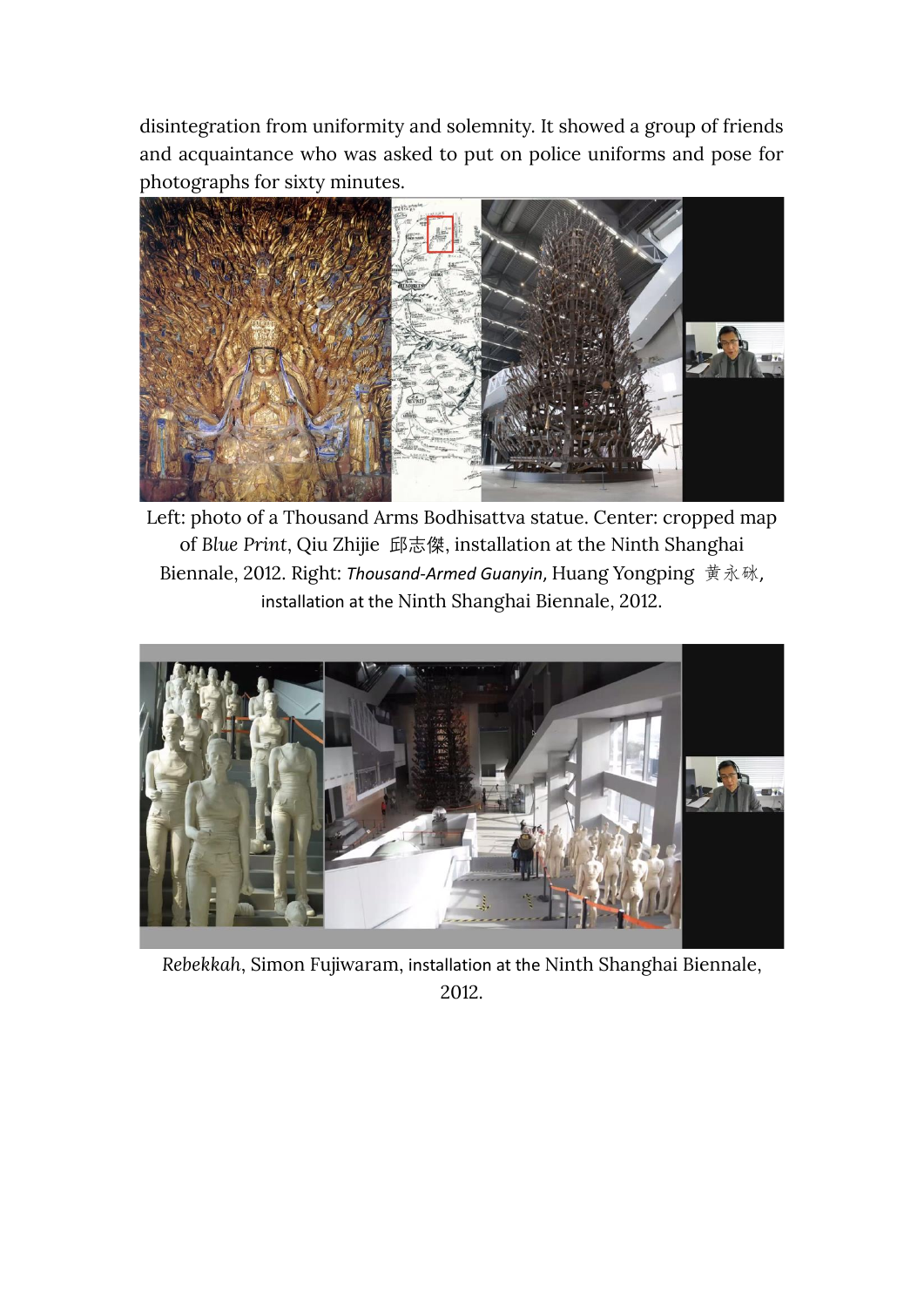

*Sixty Minute Silence*, Gillian Wearing, film still, 1996.

Professor Wang then compared two photographic projects included in the biennale to discuss how works of art can also communicate across space. One was a set of photographs by Zhuang Hui 莊輝 and Dan'er 旦兒 that surveyed the Yumen 玉門 area in China, where the locals were facing the uncertainty of their future due to the decline of the once-rich oil industry there. The other was a set of photographs titled *Voir la mer* by Sophie Calle of blind sitters who "gazed" at the ocean for the first time. These two photographic projects spoke of deeply humane feelings, which created a sense of synergy that resonated with Martin Heidegger's concept of dereliction – "having been thrown into the world, abandoned and delivered up to oneself".



Photos from the Yumen 玉門 Photo Studio by Zhuang Hui 莊輝 and Dan Er 旦兒.

Left and center: *Yumen, 2006–2009*, Zhuang Hui and Dan'er, colour photographs, 2009. On right: installation at the Ninth Shanghai Biennale, 2012.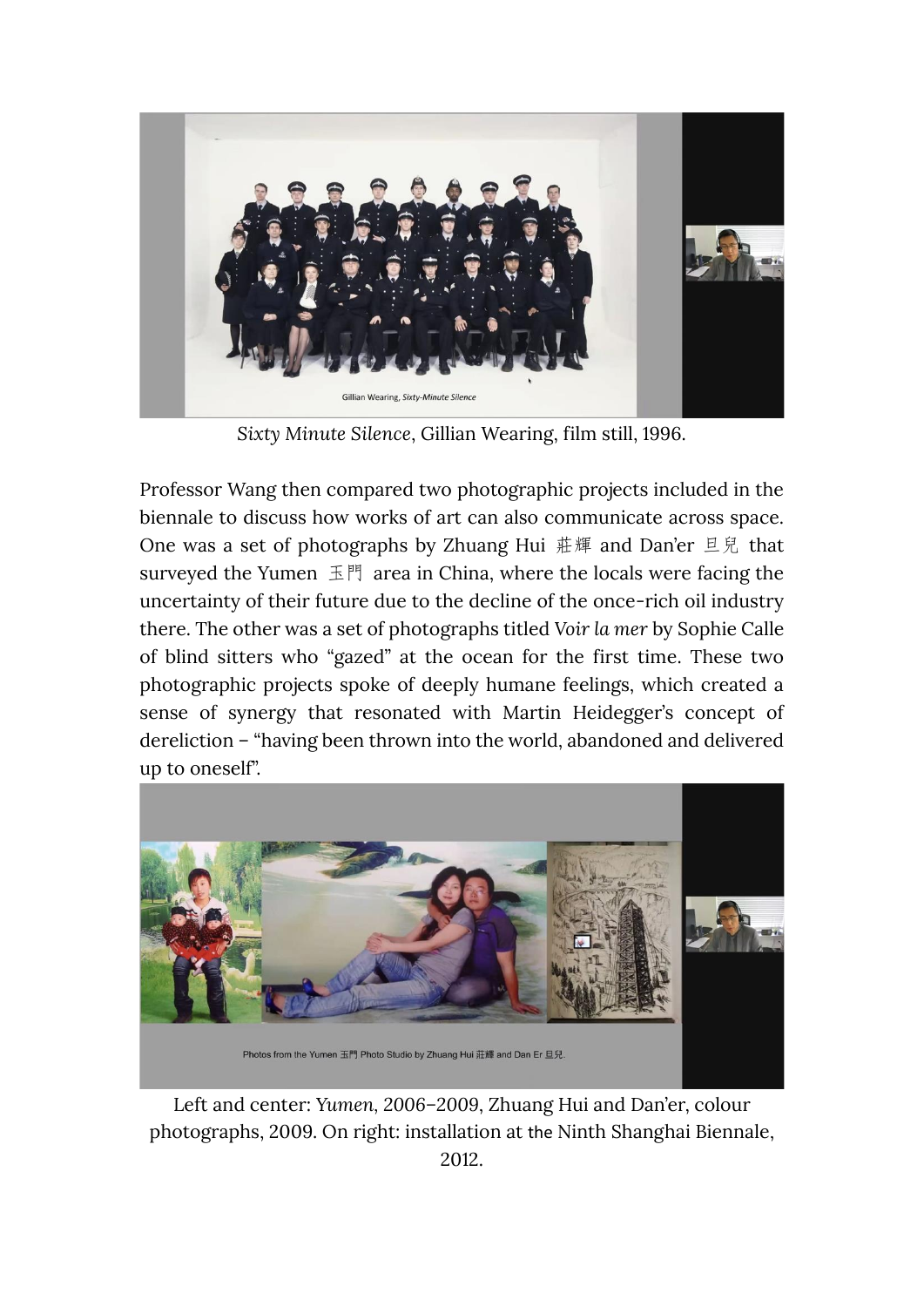

*Voir la mer*, Sophie Calle, digital films with colour and sound, and framed colour photographs installation at the Ninth Shanghai Biennale, 2012.

Professor Wang ended the lecture by concluding that the artworks discussed gave rise to speculation of what Buddhist Art might look like in the future. He pointed out once again that Buddhist Art in the 21st century does not necessarily involve statue-making but thrive on other ecological medium or natural elements while harnessing multisensorial media technology geared toward a new horizon.

Following up on the talk, Professor Francesca Tarocco from the Ca' Foscari University of Venice made her remark by once again inviting the audiences to rethink about what Buddhist Art meant, but this time through another form of medium, which was the photograph. She tried to show how these photographs as new outlets for Buddhist visual culture during the late 19th century echoed with the contemporary artworks introduced by Professor Wang in his talk. By introducing the audiences to a different archive of photographs on Buddhist figures taken in late 19th century, Professor Tarocco explained why many Buddhist schools had accepted photographs as a new means for expounding the dharma. Unlike portraits or other traditional visual mediums, Tarocco mentioned, photographs can break down the dichotomy between representation and reality and thus make the original and the copy fused as one. She concluded by highlighting the dynamic interrelationship between agents and objects and addressing the implication of aesthetics and ethics presented by the materiality of Buddhist figures for the development of personhood in this new era of explosive urban growth.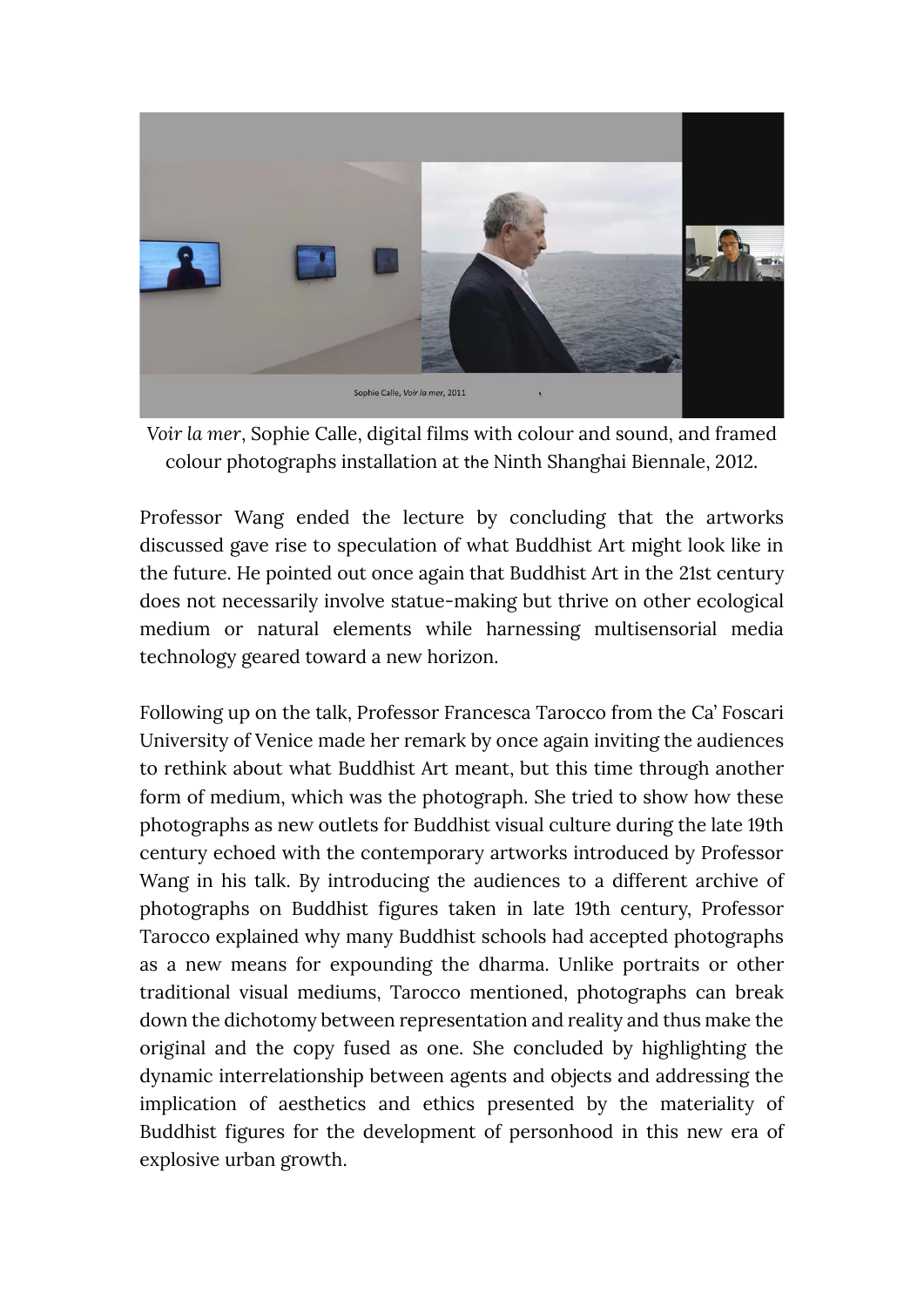

Left: *After Liang Kai's Sakyamuni descending from his mountain retreat* 《仿梁楷釋迦出山圖》, by Hong Lei 洪磊, colour photograph, 1998. Right: *Sakyamuni Emerging from the Mountains* 《出山釋迦圖》by Liang Kai 梁 楷, silk scroll painting, 13th century.

Professor Tang Hui of the Central Academy of Fine Arts in China, on the other hand, contributed by sharing his thoughts as both a scholar and a creator of Buddhist art. By elaborating on the background and philosophy behind one of his major mural works created for the Tsz Chi Jinsi Hall 慈濟 靜思堂, Professor Tang explained the challenges he faced while creating this mural work and demonstrated how he used modern unconventional elements to represent Buddhist ideas and teachings.



*Buddha, the Great Awakened One in the Cosmos* 《宇宙大覺者》, Tang Hui 唐暉, mosaic mural, 2000.

The Q&A session that followed was marked by a lively discussion covering